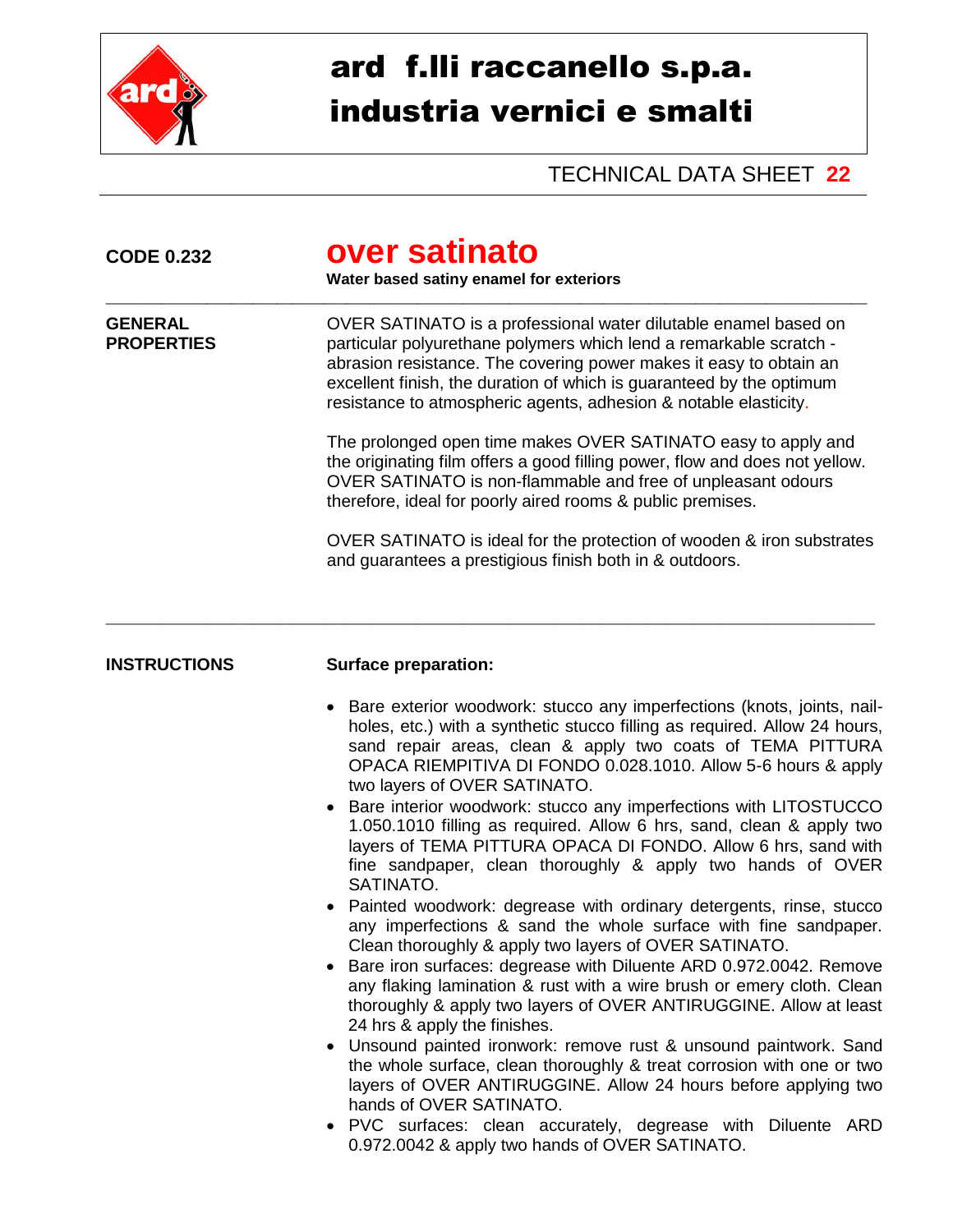## **Application:**

Roller application of OVER SATINATO offers the best results. Apply according to the following:

- Roller: dilute at 5% in water volume & apply in a uniform fashion with a short bristled brush.
- Brush: stir well & apply neat. If necessary, dilute at 5-10% in water volume. Allow at least 24hrs between layers (at an ambient temperature of 20°C).
- Do not apply at ambient or substrate temperature below +5°C or above + 35°C. Avoid applying in direct sunlight.
- After application, exteriors must be protected from rain until perfectly dry, normally after approx. 48 hours at 20°C.
- Store the product in cool, frost free premises.
- Wash equipment immediately after use with water.
- Use in compliance with current Health & Safety Regulations. Dispose of spent material/containers according to local regulations.

Refer to the PSDS for further information.

 OVER SATINATO is one of the 16COLOURS & WIZARD tinting systems' products.

| <b>TECHNICAL PROPERTIES</b> | SPECIFIC WEIGHT                         |                       | $1300 \div 50$ g/l    |
|-----------------------------|-----------------------------------------|-----------------------|-----------------------|
|                             | VISCOSITY AT 20 °C                      |                       | $2600 \pm 400$ cP     |
|                             | NATURE OF BINDER                        |                       | polyurethane polymers |
|                             | GLOSS LEVEL (GARDNER GLOSSMETER AT 60°) |                       | $30 \div 40$          |
|                             |                                         | <b>DUST FREE</b>      | 1 h                   |
|                             | DRYING AT 20 °C                         | <b>TOUCH DRY</b>      | 3 <sub>h</sub>        |
|                             |                                         | <b>THROUGH DRYING</b> | 24 h                  |
|                             |                                         |                       |                       |
|                             |                                         |                       |                       |

\_\_\_\_\_\_\_\_\_\_\_\_\_\_\_\_\_\_\_\_\_\_\_\_\_\_\_\_\_\_\_\_\_\_\_\_\_\_\_\_\_\_\_\_\_\_\_\_\_\_\_\_\_\_\_\_\_\_\_\_\_\_\_\_\_\_\_\_\_\_\_\_\_\_\_\_\_\_\_\_\_\_\_\_\_\_\_\_\_\_\_\_\_\_\_\_\_\_\_

**YIELD** A minimum dry film thickness of 50 microns, achievable with 2 brush/roller coats, is required for a good result. Said thickness, if applied correctly & without wastage implies a yield of 7,5 m²/l. \_\_\_\_\_\_\_\_\_\_\_\_\_\_\_\_\_\_\_\_\_\_\_\_\_\_\_\_\_\_\_\_\_\_\_\_\_\_\_\_\_\_\_\_\_\_\_\_\_\_\_\_\_\_\_\_\_\_\_\_\_\_\_\_\_\_\_\_\_\_\_\_\_\_\_\_\_\_\_\_\_\_\_\_\_\_\_\_\_\_\_\_\_\_\_\_\_\_\_